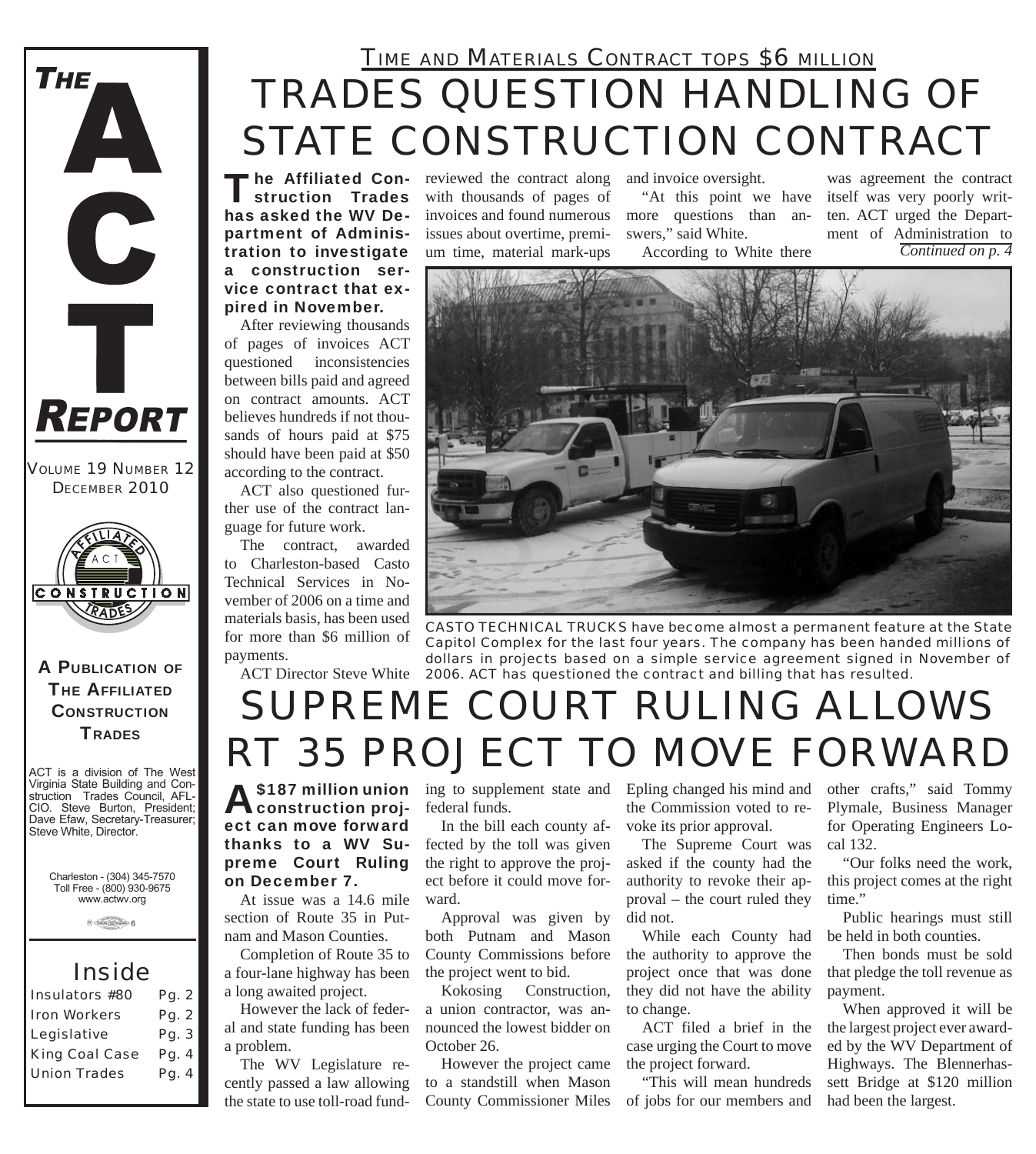## *INSULATORS SUPPLY TOYS FOR TOTS SUPPORTING THE MARINES PROGRAM FOR MORE THAN FIVE YEARS*

Christmas will be a<br>Clittle merrier for underprivileged children across the region thanks, in part, to the 364 members of Insulators Local 80, who collectively donated a truckload of gifts to the United States Marine Corps Toys for Tots Foundation.

Infirity has will be a holidays brighter for those less fortunate."

> Local 80, representing insulation industry workers across Southern West Virginia, and parts of Kentucky, Ohio and Virginia, has actively supported the Toys for Tots program for more than five years.

> Gifts were collected during the organization's recent meeting in Winfield.

*"EVERYONE DESERVES <sup>A</sup> GOOD CHRISTMAS, PARTICULARLY CHIL-DREN" STEVE KELLER, BUSINESS MANAGER, INSULATORS LOCAL 80*

"Everyone deserves a good Christmas, particularly children" Insulators Local 80 Business Manager, Steve Keller, said.

"Even in this tough economy, when business has been tight, we want to reach out in a positive way to make the

"It's a great program," commented Keller, who organized this year's gift-giving campaign. "Our membership truly gets behind this initiative each year, and we are once again overwhelmed by the level of support they've shown."

For more information, con-304-776-4806, ext. 302, or site at http://charleston-wv. tact Staff Sgt. Don Snyder at visit the Toys for Tots web

toysfortots.org.



**INSULATORS LOCAL 80 members Mark Thomas (left) and Shawn Fauber stand in** *front of a pile of toys gathered from union members and their families that will go to the Marines "Toys for Tots" effort. The Local has worked with the Marines*  for more than five years to help underprivileged children from the region have a *brighter Christmas.*

# *PARKERSBURG IRONWORKERS #787 TAKE APPRENTICE APPLICATIONS YEAR ROUND*

ron Workers Local<br>787 Joint Apprenron Workers Local ticeship Committee (JAC) now accepts applications every Wednesday for their apprenticeship program.

Those interested must fill out the application at 303 Erickson Boulevard, Parkersburg in person, during regular Wednesday business hours: 8:00 am – noon and 1:00 pm  $-4:30$  pm.

Applicants must be at least 18 years old, capable

of performing work of the Iron Worker trade, be a high school graduate or have a GED, and pass an aptitude test given by the Parkersburg Workforce office.

In addition an applicant must live within Local 787's area for at least one year prior to applying. The area covered by Local 787 in Ohio includes the Counties of Athens, Meigs, Morgan, Noble, and Washington; in West Virginia: Calhoun, Doddridge, Gilmer, Jackson, Lewis, Mason, Pleasants, Ritchie,

Roane, Upshur, Wirt and Wood Counties.

If selected a candidate must pass a substance abuse test.

The Iron Workers Joint Apprenticeship Training Program teaches in the classroom as well as on the job.

Classes are held evenings and Saturdays, allowing onthe-job learning while getting paid.

The goal is to educate new workers how to safely, efficiently, and effectively perform all aspects of the trade.

Class consists of a variety of applications including structural, ornamental, and reinforcing, as well as mathematics, welding, and rigging.

The apprenticeship is a four year program starting out at 50% of Journeyman scale with full benefits. Increases are given every six months until training is complete.

Applications will be kept on file for a year.

No applicant will be rejected because of race, color, religion, national origin or sex. Iron Workers Local 787 JAC

will take affirmative action to provide equal opportunities in apprenticeship.

For more information contact Dan Slavin, Apprenticeship Coordinator, at 304-485- 6231.

#### **ACT Report Address Corrections Wanted**

Call: 1-800-930-9675 Email: stevewhite@actwv.org or mail to: ACT 600 Leon Sullivan Way Charleston, WV 25301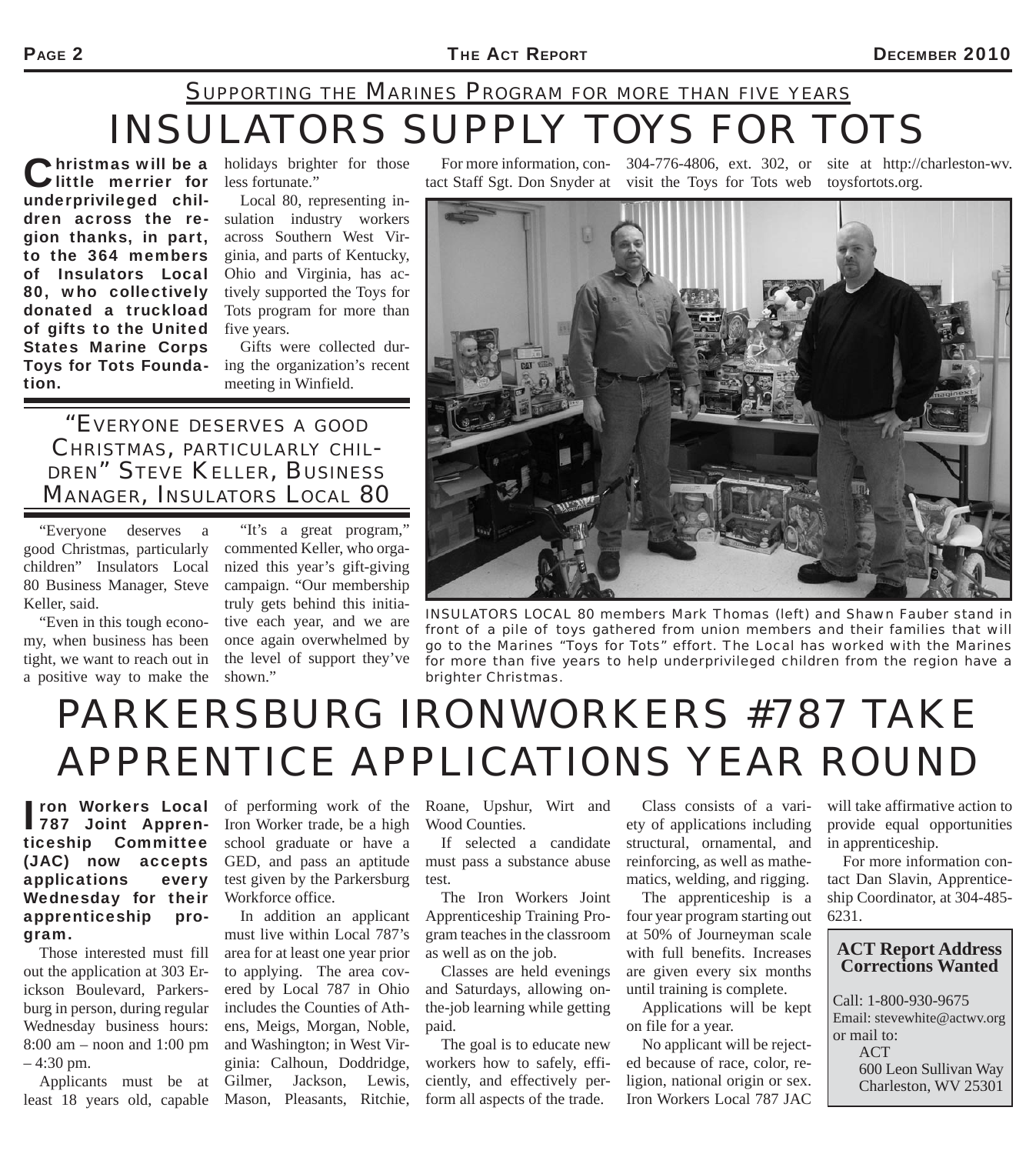## *NEW LEADERSHIP & LEGISLATIVE SESSION ISSUES INCLUDE MARCELLUS SHALE, OSHA 10 HOUR TRAINING AND UNEMPLOYMENT*

The 2011 Legisla-<br>Tive Session is scheduled to start January 12 and will see new leadership in both the positions of Governor and Senate tion makes the Senate Presi-President.

With former Governor Joe Manchin now in the U.S. Senate, the President of the WV Senate, Earl Ray Tomblin (D-Logan) becomes acting Governor.

The WV Supreme Court has been asked to clarify whether or not Tomblin can serve until Manchin's term would have expired, 2012, or if a special election must be held next year.

But the uncertainty about the Governor is not the only area of concern.

In the Senate there is a question of who will take on the duties of the Senate President.

The President appoints the committee chairs, makes committee assignments and

brought before the Senate.

Tomblin has been President of the Senate for 16 years.

While the state constitu-

dent the act- $\blacksquare$ ing Governor it also calls for a separation of pow $ers$  between  $\blacksquare$ 

the Governor and the Legislature.

This has led some in the Senate to call for a new position of acting Senate President to be elected if the Senate President must replace a Governor.

It won't be until the session starts in January that a formal decision is made, but discussions are already underway to address the issue.

With all the changes many predict the Legislative Session will not see any action on controversial issues.

Nevertheless there is al-

determines what bill will be ready much debate around to see if changes are needed. the Marcellus Shale gas discovery.

> Issues about water usage, local hiring, landowner's rights, road and traffic concerns, tax revenues and others

*ACT IS LOOKING TO PROMOTE THE HIRING OF LOCAL WORKERS ON ALL MARCELLUS RELATED PROJECTS.*

> have all been under consideration during monthly interim meetings.

ACT is looking to promote the hiring of local workers on all Marcellus related projects.

In addition ACT has hired a consultant to review current environmental laws and rules

ACT is also working on new legislation aimed at improving safety on public construction projects.

The proposal will call for contractors to show their

A number of other states have such a requirement in place and most industrial owners already have the same

Funding of infrastructure projects will also be at issue given predictions of tough state budgets in the future.

workforce has completed the OSHA 10 Construction Safety training program.

However West Virginia has been much better off than most other states with budget surpluses rather than deficits.

The same can be seen in the state's unemployment fund.

Every surrounding state's unemployment fund has gone broke and is now borrowing funds from the Federal Government.

West Virginia has avoided the problem in part because of legislation passed in 2009 that raised the contributions employers make to the fund.

However the tough economy has drained the fund to critical levels and the legislature may have to take action this session to deal with it.

### *RAHALL WINS CONGRESS WITH TRADES SUPPORT*

requirement.



*HELPING CONGRESSMAN Nick Rahall win in his tough race for U.S. Congress in the Third District were a number of building trades members and others. Pictured here at an event in Huntington are (from left) Teresa and Cecil Ferguson, Painters District Council 53; Dave 'Bones' McComas, WV State Building Trades; Eddie Mullins, Plumbers and Fitters Local 521, Huntington; Congressman Nick Rahall; and Steve Keller, Insulators Local 80, Winfield.*